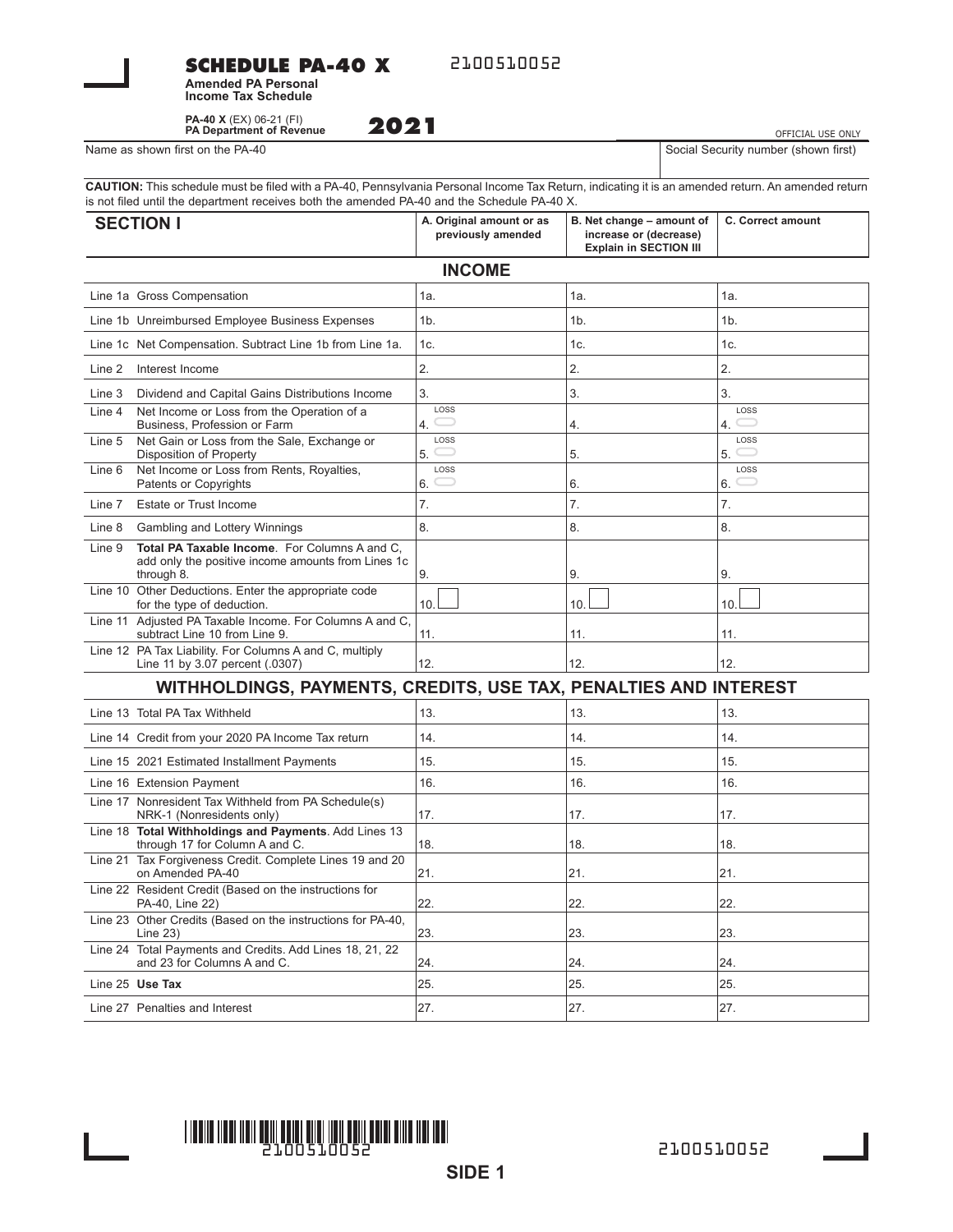**SCHEDULE PA-40 X**

**Amended PA Personal Income Tax Schedule**

**PA-40 X** (EX) 06-21 (FI) **PA Department of Revenue**

Name as shown first on the PA-40 Social Security number (shown first)

**2021** OFFICIAL USE ONLY

#### **SECTION II CALCULATION OF REFUND OR PAYMENT DUE WITH AMENDED PA-40**

| А.           | Enter the amount of your amended PA tax liability from Line 12, Column C of Page 1.                                                                                                                                                                                                                                                                                                                                                                                                                            | А. |
|--------------|----------------------------------------------------------------------------------------------------------------------------------------------------------------------------------------------------------------------------------------------------------------------------------------------------------------------------------------------------------------------------------------------------------------------------------------------------------------------------------------------------------------|----|
| <b>B.</b>    | Enter the amount of your amended total payments and credits from Line 24, Column C of Page 1.                                                                                                                                                                                                                                                                                                                                                                                                                  | B. |
|              | Subtract Line B from Line A.                                                                                                                                                                                                                                                                                                                                                                                                                                                                                   | C. |
| D.           | Enter the amount of the overpayment (refund and donation(s)) from your original return or<br>any previously amended returns. See the instructions. Do not report this amount on your amended PA-40.*                                                                                                                                                                                                                                                                                                           | D. |
| Е.           | Enter the amount of your amended use tax from Line 25, Column C of Page 1.                                                                                                                                                                                                                                                                                                                                                                                                                                     | Е. |
| F.           | Enter the amount of your amended penalties from Line 27, Column C of Page 1.                                                                                                                                                                                                                                                                                                                                                                                                                                   | F. |
| G.           | Add the amounts on Lines C, D, E and F.                                                                                                                                                                                                                                                                                                                                                                                                                                                                        | G. |
| Η.           | Enter the amount of all payments made with your original return and all previously amended PA-40 returns.<br>Include any penalties and interest paid with those returns or after the filing of those returns. Do not report<br>this amount on your amended PA-40.*                                                                                                                                                                                                                                             | Η. |
| $\mathbf{L}$ | <b>Subtract Line H from Line G.</b> If the result is positive, this is the amount you owe with your amended return.<br>Please follow the instructions for Payment Options found in the PA-40IN booklet to make a payment with your<br>amended PA-40. If the result is negative, this is the amount of your overpayment. Use Lines 30 through 36 on<br>your amended PA-40 to notify the department how to disburse your overpayment. Do not report this amount<br>on Line 28 or Line 29 of your amended PA-40.* |    |

**\*** The department will automatically calculate your amended tax liability or overpayment. Including the amounts previously paid or refunded on your amended PA-40 return will delay processing and could result in avoidable correspondence from the department.

### **SECTION III DESCRIPTION OR EXPLANATION OF CHANGES**

Provide a description or explanation for each change to amounts reported on the original or most recent amended return. Also include an explanation for any change to filing status or residency status if changed from the original or most recent amended return. Include supporting amended schedules and documentation as required. See the instructions.

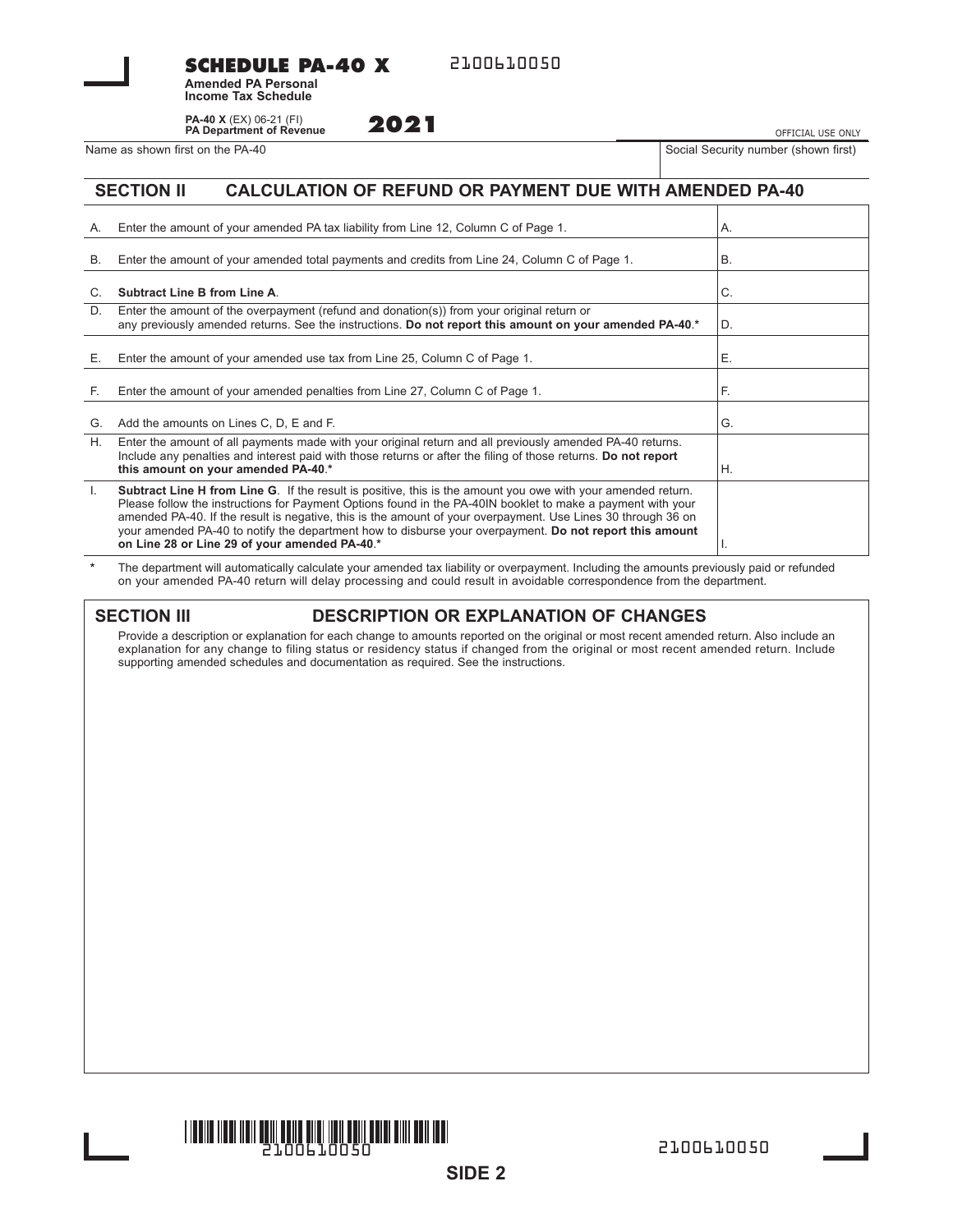

**2021**

# **Instructions for Schedule PA-40 X**

PA-40 X IN 06-21

Amended Pennsylvania Personal Income Tax Schedule

## **WHEN TO USE**

An amended PA-40 Personal Income Tax Return and Schedule PA-40 X should not be used to make corrections to a tax return if the amended return will be filed within four months of the end of three years from the due date of the original return (not including extensions). In such cases, it is recommended that a Petition for Refund (REV-65) be filed in order to protect appeal rights. Although amended returns may be filed up to three years from the due date of the original return or extended due date, the department is under no obligation to act upon amended returns. However, if an REV-65 is filed, the Board of Appeals must act on the petition within six months of the date of filing the petition.

## **GENERAL INFORMATION**

#### **PURPOSE OF SCHEDULE**

Use Schedule PA-40 X to report any changes - increases or (decreases) in income, unreimbursed business expenses, other deductions, withholdings, estimated payments and tax credits that are discovered after filing an original or other amended return with the department.



Schedule PA-40 X is not a stand-alone form and must be filed with a PA-40 indicating it is an amended return.

## **OTHER AMENDED PA-40 INSTRUCTIONS**

#### **FILING STATUS**

If the residency status or filing status has been changed on the amended return, enter an explanation for the change in Section III of the schedule.

A surviving spouse that is required to file a single return after initially filing a joint return with a deceased spouse must complete the Schedule PA-40 X and fill in the Amended Return oval on the PA-40.

### **SCHEDULE INSTRUCTIONS**

#### **NAME**

Enter the name of the primary taxpayer (person shown first) on the original PA-40, Personal Income Tax Return, filed with the department.

#### **SOCIAL SECURITY NUMBER**

Enter the Social Security number of the primary taxpayer from the original PA-40, Personal Income Tax Return.

Do not include W-2s or PA schedules as originally **TIP** filed or previously amended with this schedule or amended return.

Please write "Amended" on the top center of any amended schedule included with the amended return.

## LINE INSTRUCTIONS

## SECTION I

## **LINES 1A THROUGH 8**

#### **COLUMN A**

Enter the amounts of income or unreimbursed business expenses from your original PA-40 or most recently amended PA-40 on the corresponding lines of Schedule PA-40 X.

#### **COLUMN B**

Enter the amount of the net change - increase or (decrease) - and provide an explanation or reason for each change in Section III. Include additional documentation, such as corrected W-2s; amended PA Schedules RK-1 or NRK-1; amended PA Schedules A, B, C, F, D, E, J or UE; along with any other documentation supporting the increase or (decrease) in income or unreimbursed business expenses.

#### **COLUMN C**

For each line, add any increases in Column B to the amounts reported in Column A and enter the total in Column C. Subtract any (decreases) in Column B from the amount in Column A and enter the result in Column C and on the corresponding line of the amended PA-40, Personal Income Tax Return.

#### **LINE 9**

#### **COLUMN A AND C**

See the instructions on Schedule PA-40 X.

#### **COLUMN B**

Enter the amount of the net change - increase or (decrease).

#### **LINE 10**

#### **COLUMN A**

Enter the amount of other deductions from your original PA-40 or most recently amended PA-40. Enter the appropriate code from the list below for the type of deduction.

- M Medical Savings Account contribution
- H Health Savings Account contribution
- T Tuition Account Program contribution
- A Pennsylvania ABLE Savings Account Program contribution
- C Combined deduction from two, three or all four contribution deductions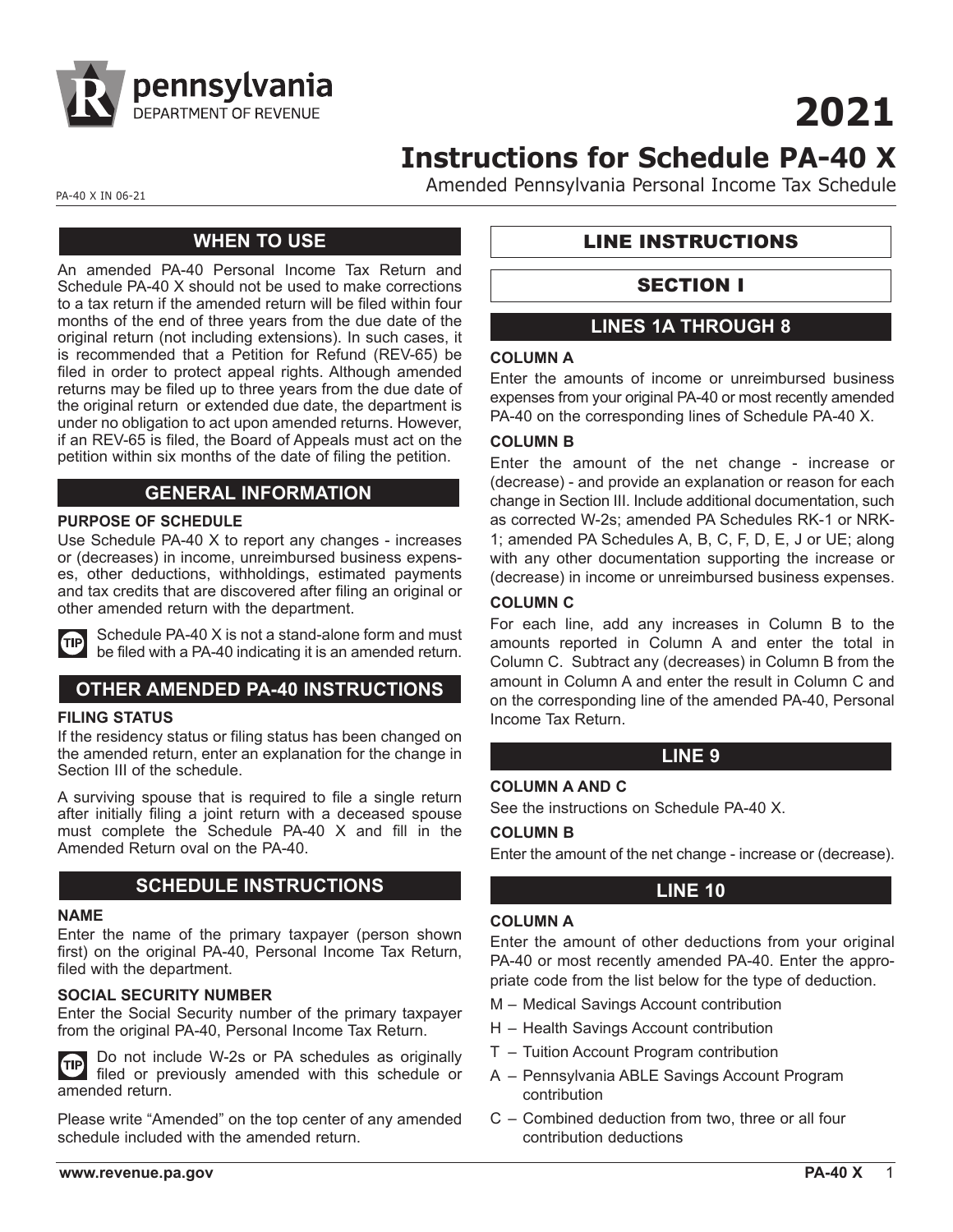#### **COLUMN B**

Enter the amount of the net change - increase or (decrease) - and provide an explanation or reason for each change in Section III. Include additional documentation, such as an amended Schedule O, along with other documentation supporting the increase or (decrease) in deductions. Enter the appropriate code for the type of deduction being amended.

#### **COLUMN C**

Add any increases in Column B to the amounts reported in Column A and enter the total in Column C. Subtract any (decreases) in Column B from the amount in Column A and enter the result in Column C and on the corresponding line of the amended PA-40.

## **LINES 11 AND 12**

#### **COLUMN A AND C**

See the instructions on Schedule PA-40 X.

#### **COLUMN B**

Enter the amount of the net change - increase or (decrease).

## **LINES 13 THROUGH 17**

#### **COLUMN A**

Enter the amounts of tax withheld, carryover credit, estimated payments, extension payment and nonresident tax withheld from your original or most recently amended PA-40 on the corresponding lines of Schedule PA-40 X.

#### **COLUMN B**

Enter the amount of the net change - increase or (decrease) - and provide an explanation or reason for each change in Section III. Include additional documentation, such as amended W-2s or Schedules NRK-1, along with other documentation supporting any increases or (decreases) in taxes withheld and estimated payments.

#### **COLUMN C**

For Line 16, enter the amount of the payment made accompanying REV-276, Application for Extension of Time to File. For all other lines, add any increases in Column B to the amounts reported in Column A and enter the amount in Column C. Subtract any (decreases) in Column B from the amount in Column A and enter the amount in Column C and on the corresponding line of the amended PA-40.

## **LINE 18**

#### **COLUMN A AND C**

See the instructions on Schedule PA-40 X.

#### **COLUMN B**

Enter the amount of the net change - increase or (decrease).

#### **LINES 21 THROUGH 23**

#### **COLUMN A**

Enter the amount of Tax Forgiveness, resident credit or other credits as reported on your original or most recently

amended PA-40 on the corresponding lines of Schedule PA-40 X. If you claimed Tax Forgiveness on your original or most recently amended PA-40 or if you are amending the Tax Forgiveness credit claimed, you must also complete Lines 19 and 20 on your amended PA-40.

#### **COLUMN B**

Enter the amount of the net change - increase or (decrease) - and provide an explanation or reason for each change in Section III. Include additional documentation, such as amended Schedules SP, G-L or OC, along with documentation supporting the increase or (decrease) in credits.

#### **COLUMN C**

For each line, add any increases in Column B to the amounts reported in Column A and enter the total in Column C. Subtract any (decreases) in Column B from the amount in Column A and enter the result in Column C and on the corresponding line of the amended PA-40.

#### **LINE 24**

#### See the instructions on Schedule PA-40 X.

#### **COLUMN B**

**COLUMN A AND C**

Enter the amount of the net change - increase or (decrease).

#### **LINE 25**

#### **COLUMN A**

Enter the amount of use tax from your original or most recently amended PA-40.

#### **COLUMN B**

Enter the amount of the increase and provide an explanation or reason for the change in Section III. See the instructions for PA-40, Line 25 for additional information about use tax.



**NOTE:** You may not claim an overpayment of use tax by filing an amended PA-40. You must file a Petition for Refund (REV-65) to obtain a refund of use tax.

#### **COLUMN C**

Add any increase in Column B to the amounts reported in Column A and enter the total in Column C and on Line 25 of the amended PA-40.

#### **LINE 27**

#### **COLUMN A**

Enter the amount of penalties and interest from your original or most recently amended PA-40.

#### **COLUMN B**

Enter the amount of the net change – increase or (decrease) – and provide an explanation or reason for each change in Section III.

#### **COLUMN C**

Calculate the adjusted penalties and interest and enter the amount here. Include a statement providing a breakdown of the adjusted amounts along with all calculations.